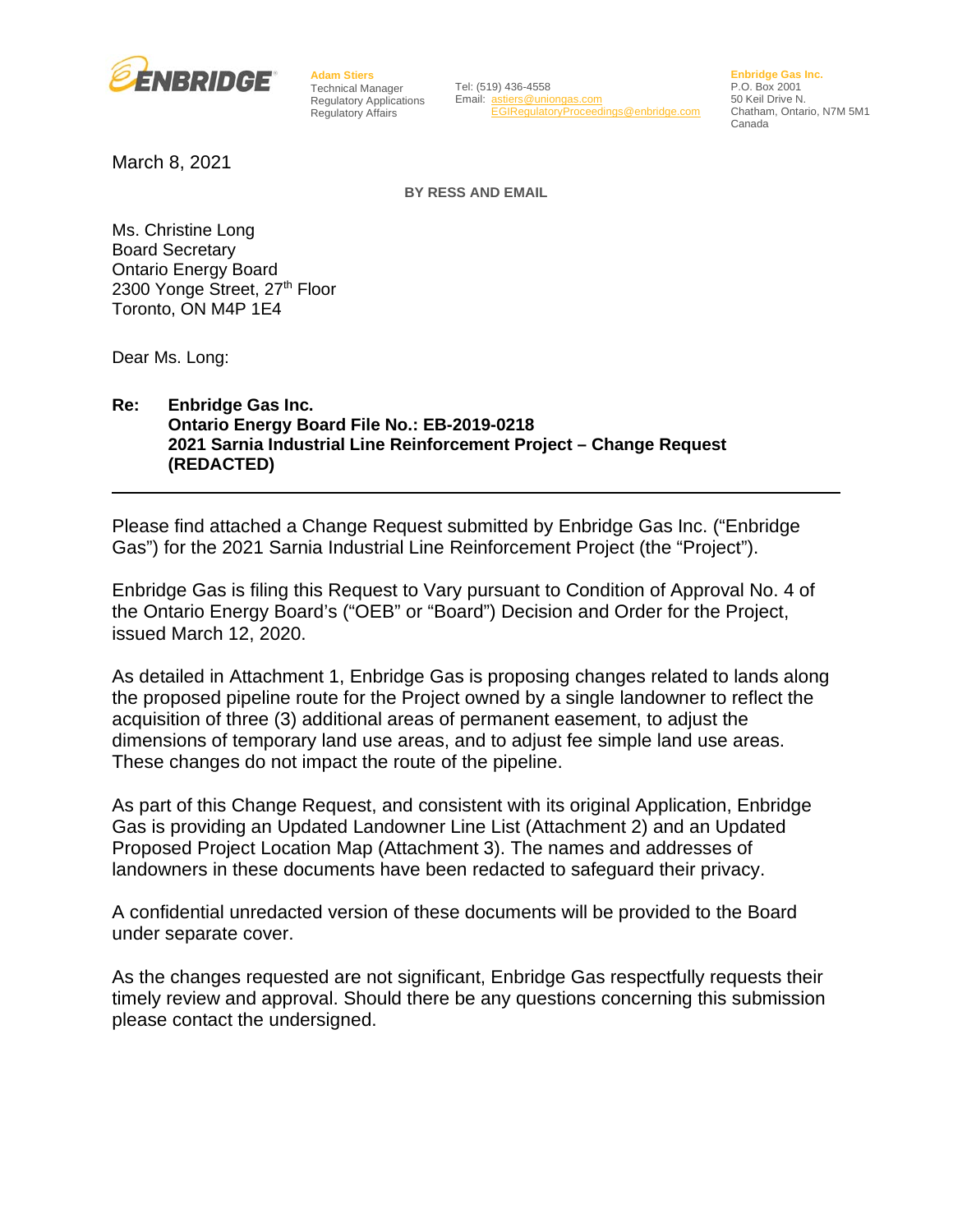Sincerely,



Adam Stiers Technical Manager, Regulatory Applications

c.c.: G. Pannu (Enbridge Gas) N. Marconi (OEB Staff) J. Fernandes (OEB Staff) Michael Millar (OEB Counsel) EB-2019-0218 (Intervenors)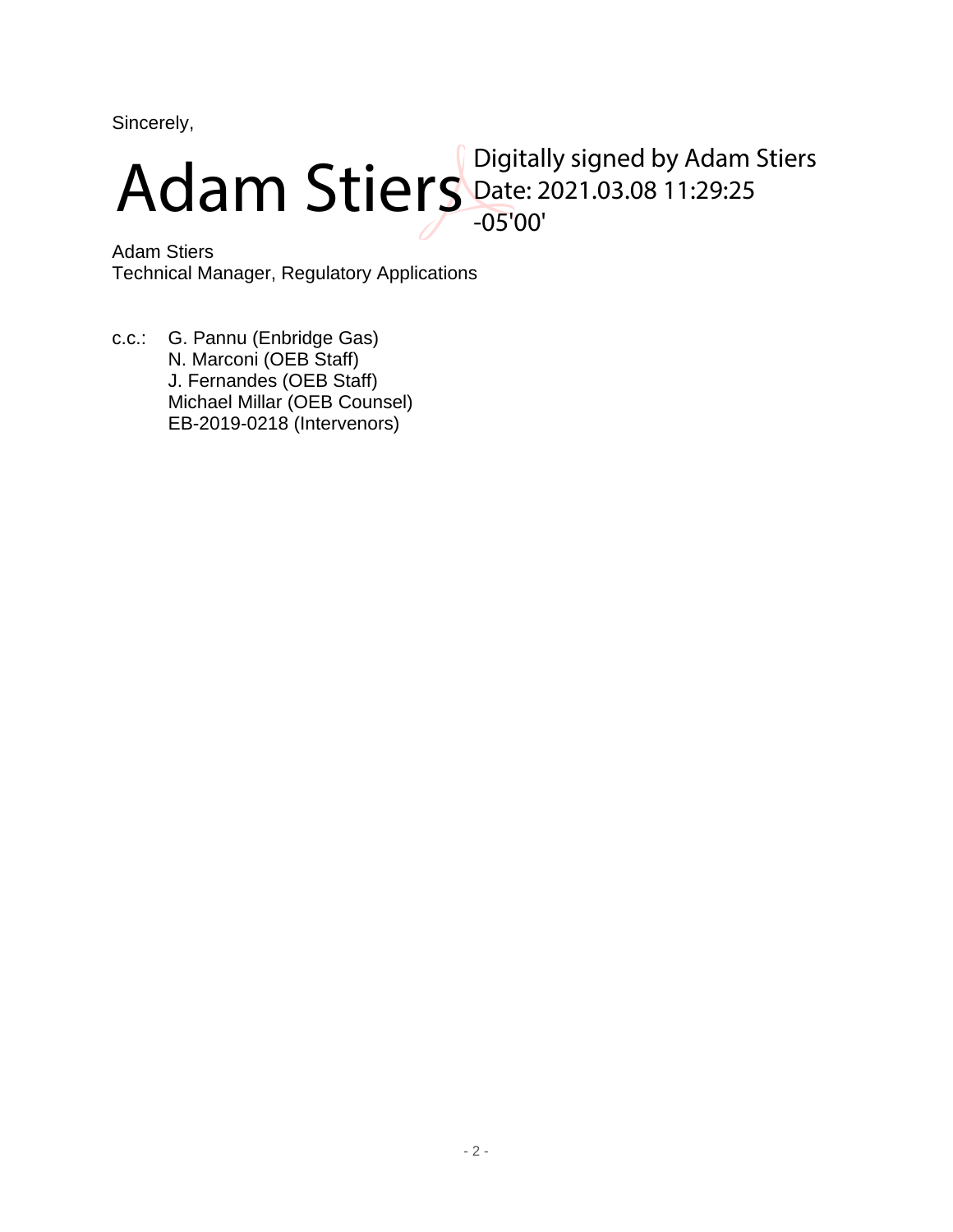Filed: 2021-03-08 EB-2019-0218 Change Request Attachment 1 Page 1 of 2

# CHANGE REQUEST

# Project Name

2021 Sarnia Industrial Line Reinforcement Project (the "Project").

# Ontario Energy Board Case No. EB-2019-0218

# Change Request No.

1

# Description and Rationale for Change

Enbridge Gas is proposing changes related to lands (fee simple, permanent easement, and temporary land use ("Land Rights")) along the proposed pipeline route for the Project owned by a single landowner to reflect: (i) the acquisition of three (3) additional areas of permanent easement for stopple/tie-in locations; (ii) to adjust the dimensions of temporary land use areas to reflect finalized engineering drawings and improved survey data; and (iii) to adjust fee simple land use areas to reflect improved survey data. The proposed changes do not impact the route of the pipeline.

#### Construction and Restoration Practices

Enbridge Gas does not anticipate any impacts to construction and/or restoration practices resulting from the proposed changes.

#### Environmental Matters

Enbridge Gas does not anticipate any environmental impacts resulting from the proposed changes.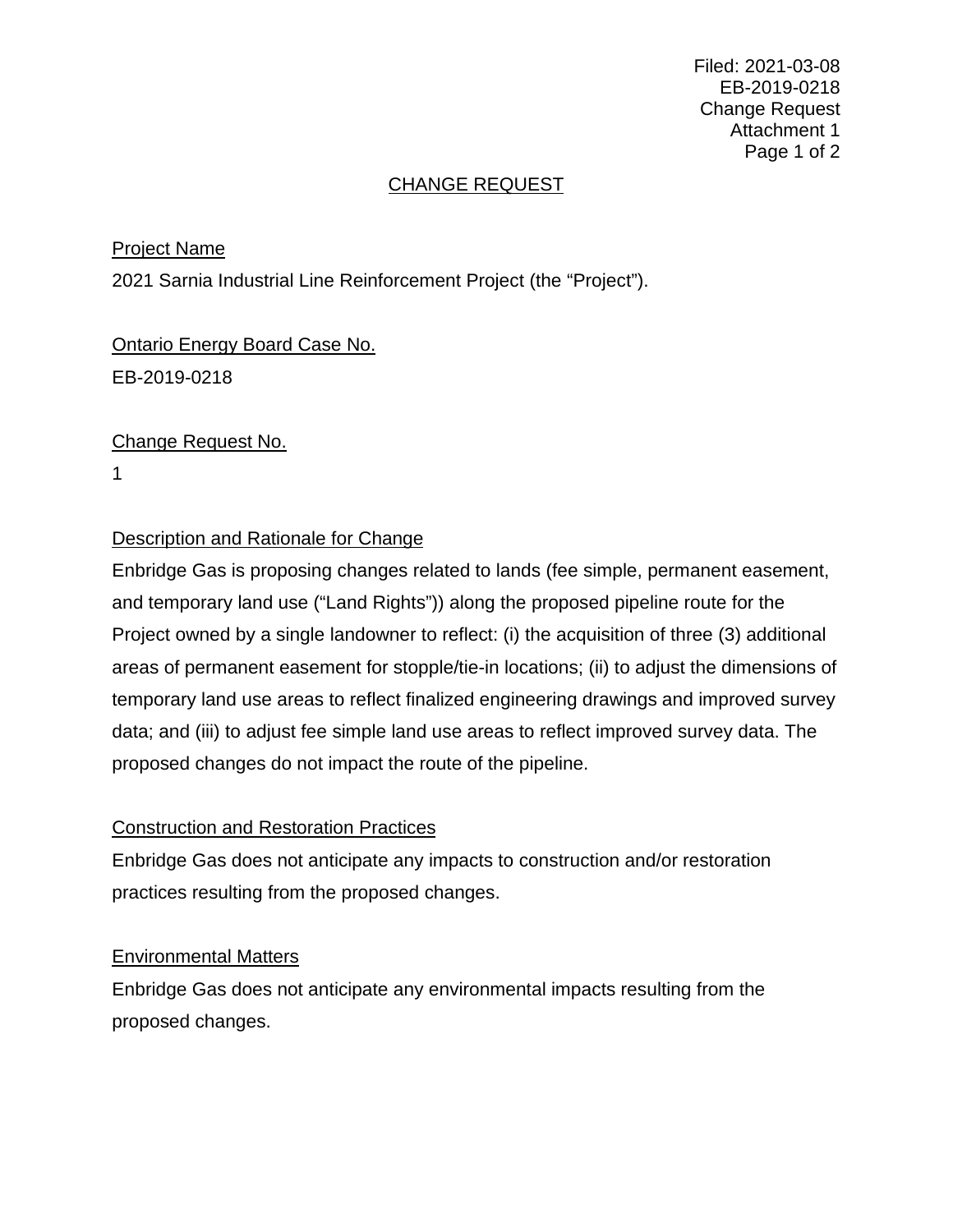Filed: 2021-03-08 EB-2019-0218 Change Request Attachment 1 Page 2 of 2

#### **Consultation**

Enbridge Gas consulted with the affected landowner to ensure they are aware of and in agreement with the proposed changes.

#### Lands Matters

Enbridge Gas is continuing its negotiations with the affected landowner and expects to have all Land Rights in place prior to construction.

#### Project Costs

The changes described herein have no material impact upon overall Project costs. Enbridge Gas estimates a modest cost reduction resulting from these changes amounting to approximately \$55,000.[1](#page-3-0) There is no impact to the cost of materials required to construct the Project.

# Project Schedule

Enbridge Gas does not anticipate any impact to the proposed Project in-service date of November 1, 2021 resulting from the proposed changes.

# **Supporting Evidence**

Attachment 1 – Change Request Form

• Describing the nature of changes proposed.

Attachment 2 – Updated Landowner Line List

• Reflecting Land Rights changes (denoted in red font for ease of reference).

Attachment 3 – Updated Proposed Project Location Map

• Reflecting the location of Land Rights changes.

<span id="page-3-0"></span><sup>1</sup> As stated on pages 6-7 of its March 12, 2020 Decision and Order on the Project, the OEB approved a total estimated Project cost of \$30.8 million.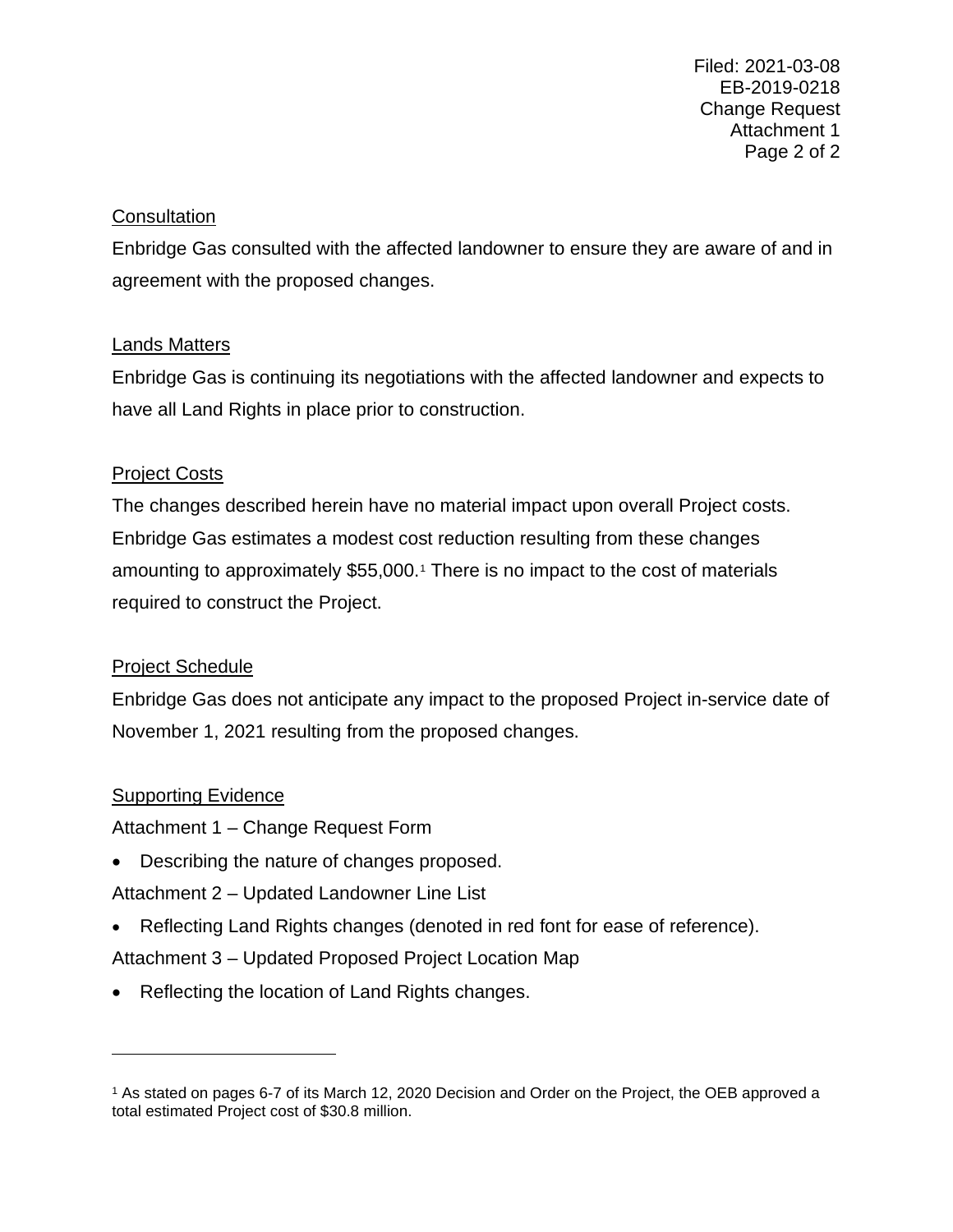#### UPDATED LANDOWNER LINE LIST Filed: 2021-03-08, EB-2019-0218, Change Request, Attachment 2, Page 1 of 1, REDACTED

|        |            |                                                                  |                                                                                  | <b>FEE SIMPLE</b>               |          |            | <b>PERMANENT EASEMENT</b>                          |       | <b>TEMPORARY EASEMENT</b>       |     |       | MORTGAGE.                                 |                                                                                         |                                                   |
|--------|------------|------------------------------------------------------------------|----------------------------------------------------------------------------------|---------------------------------|----------|------------|----------------------------------------------------|-------|---------------------------------|-----|-------|-------------------------------------------|-----------------------------------------------------------------------------------------|---------------------------------------------------|
| File # | <b>PIN</b> | <b>NAME &amp; ADDRESS</b>                                        | <b>PROPERTY DESCRIPTION</b>                                                      | <b>Dimensions (Metres) Area</b> |          |            | <b>Dimensions (Metres) Area</b><br>W x<br>Hectares |       | <b>Dimensions (Metres) Area</b> |     |       | <b>LIEN/LEASE &amp;/OR</b>                | <b>Reason for changes</b>                                                               | <b>Reason for changes</b>                         |
|        |            |                                                                  |                                                                                  | W x L                           | Hectares |            |                                                    |       | W x<br>Hectares                 |     |       | <b>ENCUMBRANCES</b>                       | Fee/Permanent                                                                           | Temporary                                         |
|        | 43497-0435 |                                                                  | PT LT 26 CON 12 MOORE PARTS 1 TO 12, 25R3641 EXCEPT PT 1, 25R10240; T/W 62       | x 131                           | 0-577    | 15x        | 732                                                |       | 8 x                             | 358 |       | 0-288 e) Interprovincial PIpeLine Company | Reflects finalization of engineering drawings                                           | Reflects finalization of engineering drawings and |
|        |            |                                                                  | L814250; S/T L264692, L318537, L549531, L628416, L650318, L775207, L93510        |                                 | 0.569    |            | 731                                                | 1.09  |                                 | 360 | 0.28  |                                           | and improved accuracy of survey data. Change                                            | improved accuracy of survey data.                 |
|        |            |                                                                  | SUBJECT TO AN EASEMENT IN GROSS OVER PTS 2,4,6 PLAN 25R10240 AS IN               |                                 |          |            |                                                    |       |                                 |     |       |                                           | to exclude existing structure in fee area.                                              |                                                   |
|        |            |                                                                  | LA142099 SUBJECT TO AN EASEMENT IN GROSS OVER PTS 3,5,7 PLAN 25R10240            |                                 |          |            |                                                    |       |                                 |     |       |                                           |                                                                                         |                                                   |
|        |            |                                                                  | AS IN LA142502 SUBJECT TO AN EASEMENT IN GROSS OVER PTS 8 TO 16 INCL.            |                                 |          | 6 x        | 18                                                 | 0.011 |                                 | 705 |       | 0.566 e) Ministry of the Environment      | Reflects finalization of engineering drawings                                           | Reflects finalization of engineering drawings and |
|        |            | PLAN 25R10240 AND PTS 1 TO 25 INCL. PLAN 25R10251 AS IN LA142513 |                                                                                  |                                 |          |            |                                                    | 0.01  |                                 | 703 | 0.56  |                                           | and improved accuracy of survey data.                                                   | improved accuracy of survey data.                 |
|        |            |                                                                  | TOWNSHIP OF ST. CLAIR                                                            |                                 |          |            |                                                    |       |                                 |     |       |                                           |                                                                                         |                                                   |
|        |            |                                                                  |                                                                                  |                                 |          | 15x        | 340                                                | 0.51  | 16x                             | 755 |       | 4.208 e) Petrosar Limited                 | Reflects finalization of engineering drawings                                           | Reflects finalization of engineering drawings and |
|        |            |                                                                  |                                                                                  |                                 |          |            | 342                                                | 0.51  |                                 | 750 | 1.25  |                                           | and improved accuracy of survey data.                                                   | improved accuracy of survey data.                 |
|        |            |                                                                  |                                                                                  |                                 |          |            |                                                    |       |                                 |     |       |                                           |                                                                                         |                                                   |
|        |            |                                                                  |                                                                                  |                                 |          | 6 x        | 31                                                 | 0.019 | 57 x                            | 76  |       | 0 318 e) Polysar Hydrocarbons Limited     |                                                                                         | Reflects finalization of engineering drawings and |
|        |            |                                                                  |                                                                                  |                                 |          |            |                                                    |       |                                 | irr |       |                                           |                                                                                         | improved accuracy of survey data.                 |
|        |            |                                                                  |                                                                                  |                                 |          | 6 x 18.00  |                                                    | 0.01  | 39x                             | 49  |       | 0 198 e) St Clair Pipelines Ltd           | Stopple/tie-in locations adjusted as part of final                                      | Reflects finalization of engineering drawings and |
|        |            |                                                                  |                                                                                  |                                 |          |            |                                                    |       |                                 |     |       |                                           | engineering design.                                                                     | improved accuracy of survey data.                 |
|        |            |                                                                  |                                                                                  |                                 |          | 6 x 58.00  |                                                    | 0.03  | 100x                            | 100 |       | 0.100   Shell Chemicals Canada Ltd.       | Stopple/tie-in locations adjusted as part of final Landowner requested removal of area. |                                                   |
|        |            |                                                                  |                                                                                  |                                 |          |            |                                                    |       |                                 |     |       |                                           | engineering design.                                                                     |                                                   |
|        |            |                                                                  |                                                                                  |                                 |          | 6 x 28.00  |                                                    | 0.01  | $8*$                            | 104 | 0.083 |                                           | Stopple/tie-in locations adjusted as part of final Landowner requested removal of area. |                                                   |
|        |            |                                                                  |                                                                                  |                                 |          |            |                                                    |       |                                 |     |       |                                           | engineering design.                                                                     |                                                   |
|        |            |                                                                  |                                                                                  |                                 |          |            |                                                    |       | $8 \times 119$                  |     | 0.095 |                                           |                                                                                         | Landowner requested removal of area.              |
|        |            |                                                                  |                                                                                  |                                 |          |            |                                                    |       | 16x                             | 375 | 0.585 |                                           |                                                                                         | Reflects finalization of engineering drawings and |
|        |            |                                                                  |                                                                                  |                                 |          |            |                                                    |       |                                 |     | 0.62  |                                           |                                                                                         | improved accuracy of survey data.                 |
|        | 43497-0411 |                                                                  | PT LT 26 CON 12 MOORE PT 1 TO 31, 25R8939; S/T L264692, L318537, L335957,        |                                 |          |            |                                                    |       |                                 |     |       | e) Interprovincial PipeLine Company       |                                                                                         |                                                   |
|        |            |                                                                  | L468367, L733451, L93510, L958718; ST. CLAIR SUBJECT TO AN EASEMENT OVER         |                                 |          | 15 x 53.00 |                                                    | 0.075 | irr x                           | irr |       | 0.352 e) Ministry of the Environment      |                                                                                         |                                                   |
|        |            |                                                                  | PT LT 26 CON 12 MOORE BEING PARTS 5, 6, 7, 8, 9, 10, 11, 15, 16, 17, 18, 19, 20, |                                 |          |            |                                                    |       |                                 |     |       | I) Shell Canada Ltd.                      |                                                                                         |                                                   |
|        |            |                                                                  | 21, 22, 23, 24 AND 25 ON PLAN 25R-10357 AS IN LA165175 SUBJECT TO AN             |                                 |          |            |                                                    |       |                                 |     |       |                                           |                                                                                         |                                                   |
|        |            |                                                                  | EASEMENT OVER PART LOT 26 CON 12 MOORE BEING PARTS                               |                                 |          |            |                                                    |       |                                 |     |       |                                           |                                                                                         |                                                   |
|        |            |                                                                  | 1,2,3,4,5,6,7,8,9,10,11,12 AND 13 ON PLAN 25R10261 AS IN LA185216                |                                 |          |            |                                                    |       |                                 |     |       |                                           |                                                                                         |                                                   |
|        |            |                                                                  |                                                                                  |                                 |          |            |                                                    |       |                                 |     |       |                                           |                                                                                         |                                                   |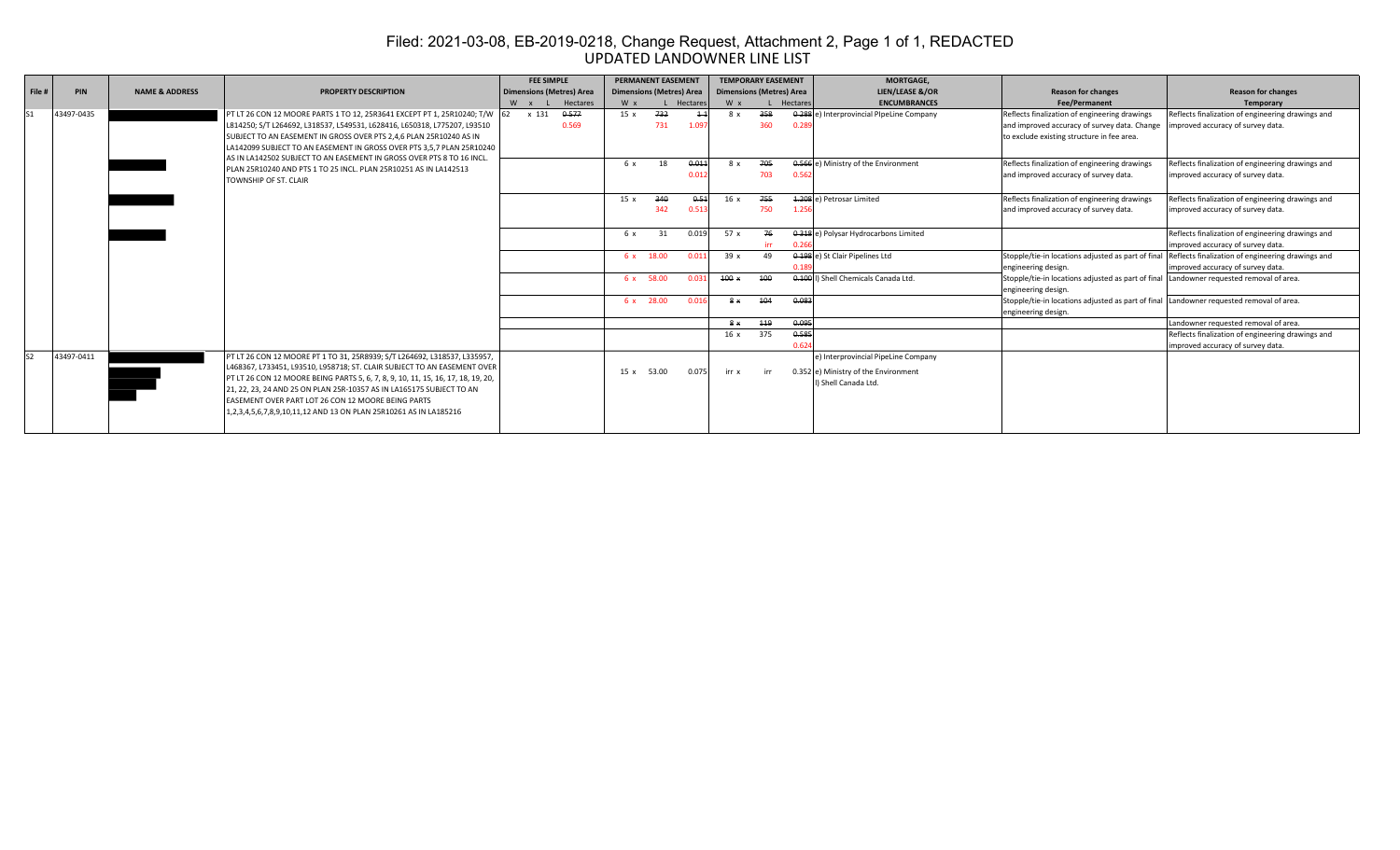Filed: 2021-03-08 EB-2019-0218 Attachment 3 Page 1 of 4 Change Request

#### UPDATED PROPOSED PROJECT LOCATION MAP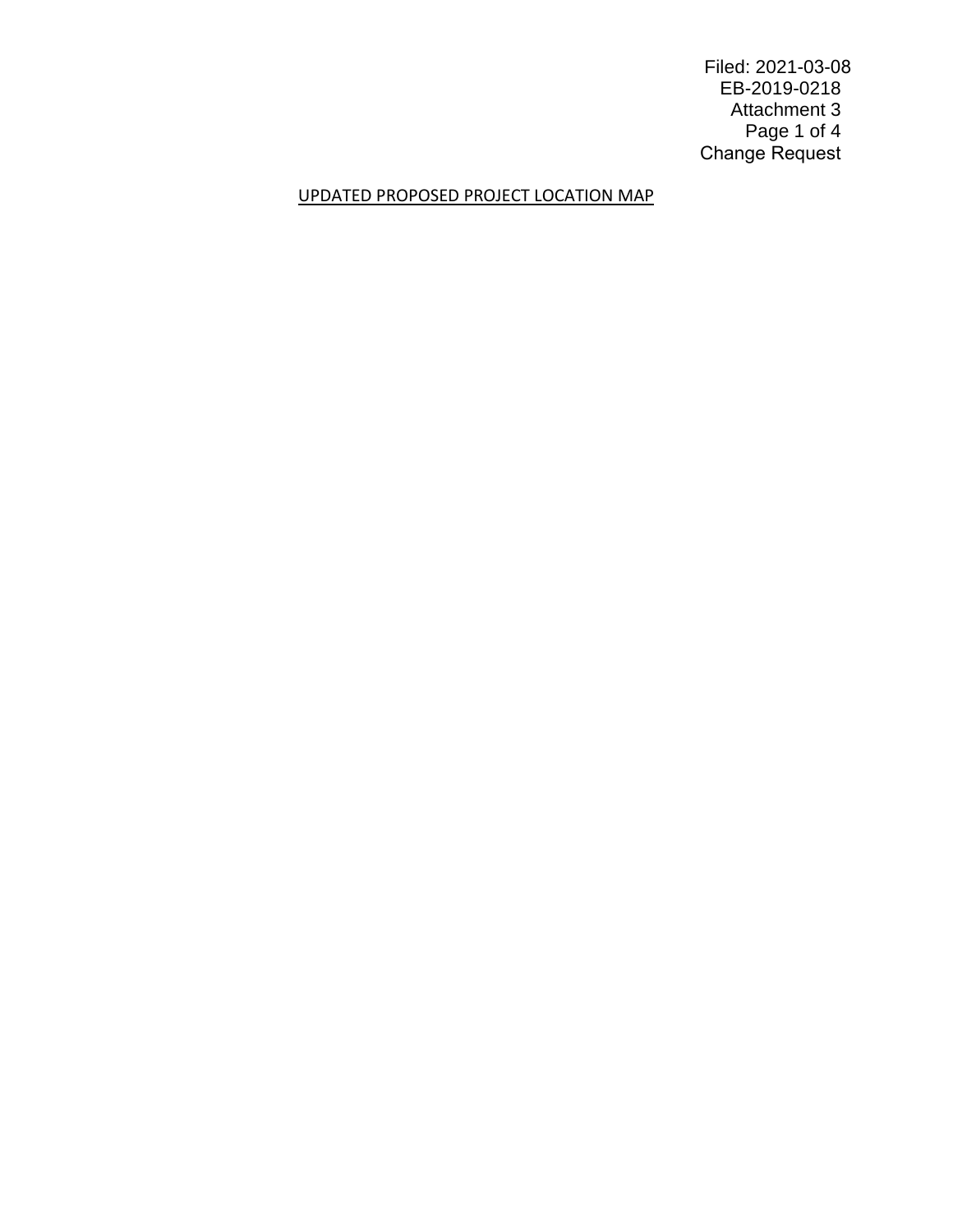

|--|

LOT 26 CONCESSION 12<br>TOWNSHIP OF ST. CLAIR

 $\bigodot$ 

 $\mathbb H$ 

|                                        | 8m x 358m TLU                             |                              |
|----------------------------------------|-------------------------------------------|------------------------------|
|                                        | PROPOSED 15m x 342m<br>PERMANENT EASEMENT |                              |
| <u>IDGE/SARNIA INDUSTRIAL PIPELINE</u> | 16m x 375m TLU                            | 6m x 31<br>PERMANENT LAND US |
|                                        |                                           | SHELL SERVICE                |
| 10 ENBRIDGE700W PIPELINE               |                                           |                              |
|                                        |                                           |                              |
|                                        |                                           |                              |
|                                        |                                           |                              |

 $\bigcup$ 

 $\mathsf{K}% _{0}$ 

 $M$ 

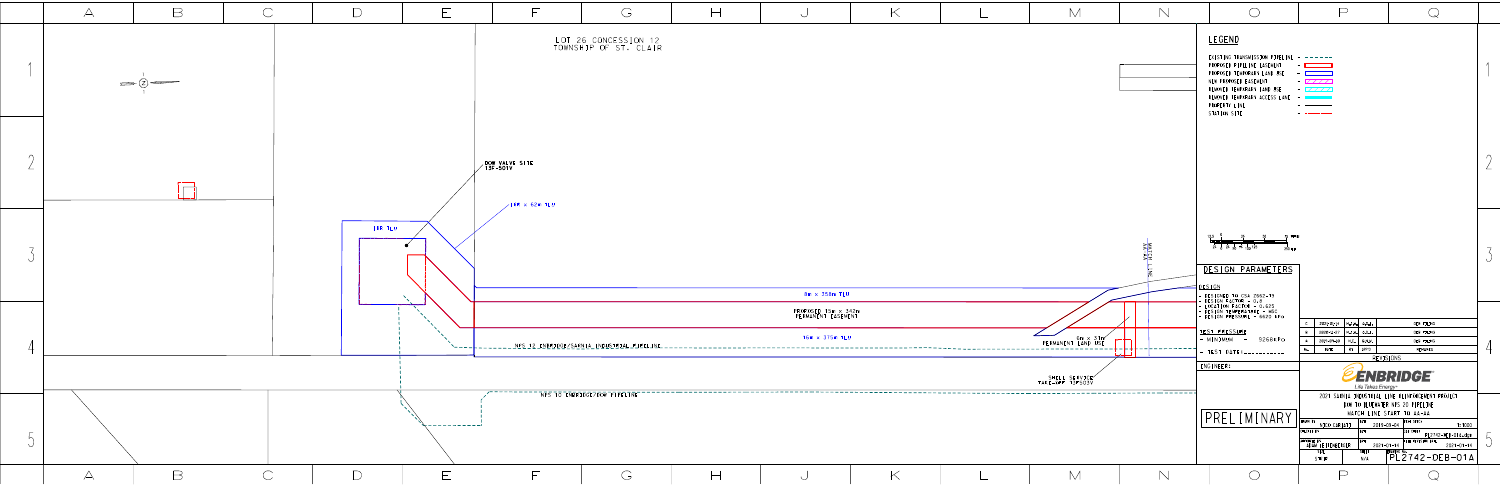|                      | $\overline{\mathcal{A}}$                                                    | $\Box$                                                            | $\bigcap$  |                                                                                                  | $\overline{\mathsf{E}}$ | F |
|----------------------|-----------------------------------------------------------------------------|-------------------------------------------------------------------|------------|--------------------------------------------------------------------------------------------------|-------------------------|---|
| $\overline{\Lambda}$ |                                                                             | PIN: 434970434<br>SHELL 1ST STAGE<br>CUSTOMER STATION<br>13F-5191 |            |                                                                                                  |                         |   |
| $\cap$<br>$\perp$    |                                                                             |                                                                   |            |                                                                                                  |                         |   |
| $\mathcal{J}$        | $\frac{M\textrm{ATCH}\ \textrm{LINE}}{\textrm{A-A}}$<br>MATCH LINE<br>AA-AA |                                                                   |            |                                                                                                  |                         |   |
| $\overline{4}$       |                                                                             |                                                                   |            | <u>. NPS 12 ENBRIDGE/SARNIA INDUSTRIAL PIPELINE</u><br>$\overline{NPS}$ to enbridge/dow pipeline |                         |   |
| $\bigcirc$           |                                                                             |                                                                   |            |                                                                                                  |                         |   |
|                      | $\forall$                                                                   | $\Box$                                                            | $\bigcirc$ |                                                                                                  | F                       |   |

| $\bigodot$<br>$\mathord{\,\boxplus\,}$                   | $\cup$         | $ \!\!\!<$              | $\mathsf{M}$       | $\sum$      | $\bigcap$                                                                                                                                                                                                                                                                | $\Box$<br>$\mathbb{Q}$                                                                                                                                                                                                                                                                                                                                                                                                                                                                                                                                                                                                                                                                                                                                                                                                                                                                                                                                                                                                                 |                                       |
|----------------------------------------------------------|----------------|-------------------------|--------------------|-------------|--------------------------------------------------------------------------------------------------------------------------------------------------------------------------------------------------------------------------------------------------------------------------|----------------------------------------------------------------------------------------------------------------------------------------------------------------------------------------------------------------------------------------------------------------------------------------------------------------------------------------------------------------------------------------------------------------------------------------------------------------------------------------------------------------------------------------------------------------------------------------------------------------------------------------------------------------------------------------------------------------------------------------------------------------------------------------------------------------------------------------------------------------------------------------------------------------------------------------------------------------------------------------------------------------------------------------|---------------------------------------|
| PIN: 434970435                                           |                |                         |                    |             | <b>LEGEND</b><br>EXISTING TRANSMISSION PIPELINE - ------<br>PROPOSED PIPELINE EASEMENT<br>PROPOSED TEMPORARY LAND USE - LAND<br>NEW PROPOSED EASEMENT<br>REMOVED TEMPORARY LAND USE<br>REMOVED TEMPORARY ACCESS LANE - <b>INCLUSION</b><br>PROPERTY LINE<br>STATION SITE | $\overline{\phantom{a}}$ . The contract of $\overline{\phantom{a}}$<br>$-7777$<br>$ \sqrt{777}$<br>$\begin{tabular}{ll} \multicolumn{2}{c} {\textbf{1}} & \multicolumn{2}{c} {\textbf{2}} & \multicolumn{2}{c} {\textbf{3}} & \multicolumn{2}{c} {\textbf{4}} \\ \multicolumn{2}{c} {\textbf{2}} & \multicolumn{2}{c} {\textbf{4}} & \multicolumn{2}{c} {\textbf{5}} & \multicolumn{2}{c} {\textbf{6}} \\ \multicolumn{2}{c} {\textbf{5}} & \multicolumn{2}{c} {\textbf{6}} & \multicolumn{2}{c} {\textbf{6}} & \multicolumn{2}{c} {\textbf{6}} \\ \multicolumn{2}{c} {\textbf{6}} & \multicolumn$<br>$\label{eq:3} \begin{array}{lllllllllllllll} \hline \textbf{1} & \textbf{1} & \textbf{1} & \textbf{1} & \textbf{1} & \textbf{1} & \textbf{1} & \textbf{1} & \textbf{1} & \textbf{1} & \textbf{1} & \textbf{1} & \textbf{1} & \textbf{1} & \textbf{1} & \textbf{1} & \textbf{1} & \textbf{1} & \textbf{1} & \textbf{1} & \textbf{1} & \textbf{1} & \textbf{1} & \textbf{1} & \textbf{1} & \textbf{1} & \textbf{1} & \textbf{1} &$ |                                       |
|                                                          |                |                         |                    |             |                                                                                                                                                                                                                                                                          |                                                                                                                                                                                                                                                                                                                                                                                                                                                                                                                                                                                                                                                                                                                                                                                                                                                                                                                                                                                                                                        | $\cap$                                |
| 8m x 703m TLU                                            |                |                         | $\frac{MATC}{B-B}$ |             | 75 METRES<br>25 $\frac{1}{0}$ 25 $\frac{1}{50}$ 75 $\frac{1}{100}$ 125<br>250 FEET<br>DESIGN PARAMETERS<br>DESIGN                                                                                                                                                        |                                                                                                                                                                                                                                                                                                                                                                                                                                                                                                                                                                                                                                                                                                                                                                                                                                                                                                                                                                                                                                        | $\overline{\phantom{0}}$<br>$\bigcup$ |
| PROPOSED 15m x 733m PERMANENT EASEMENT<br>16m x 750m TLU |                |                         |                    | --------    | - DESIGNED TO CSA Z662-19<br>- DESIGN FACTOR - 0.8<br>- LOCATION FACTOR - 0.625<br>- DESIGN TEMPERATURE - M5C<br>- DESIGN TEMPERATURE - M5C<br>- DESIGN PRESSURE - 6620 kPa<br>TEST PRESSURE<br>- MINIMUM - 9268kPa<br>- TEST DATE: ____________<br>ENGINEER:            | $M.J.W.$ A.D.L.<br>OEB FILING<br>2021-01-14<br>OEB FILING<br>2020-11-27<br>$M.J.W.$ A.D.L.<br>2019-09-10<br>OEB FILING<br>$N.C.$ B.N.W.<br>$\Delta$<br>BY APP'D<br>DATE<br>REMARKS<br>No.<br>REVISIONS<br><b><i>PENBRIDGE</i></b><br>Life Takes Energy®                                                                                                                                                                                                                                                                                                                                                                                                                                                                                                                                                                                                                                                                                                                                                                                | $\frac{4}{1}$                         |
| $\bigcirc$<br>$\Box$                                     | PIN: 434970437 | PIN: 434970426<br>$\lt$ | $\mathcal M$       | $\mathbb N$ | PREL IMINARY                                                                                                                                                                                                                                                             | 2021 SARNIA INDUSTRIAL LINE REINFORCEMENT PROJECT<br>DOW TO BLUEWATER NPS 20 PIPELINE<br>MATCH LINE AA-AA TO BB-BB<br>PLOT SPEC:<br>DATE <br>NICO CARIATI<br>2019-09-04<br>1:1000<br>CHECKED BY<br>DATE<br>CAD CODE:<br>PL2742-0EB-02A.dgn<br>FILE REVISION DATE<br>DATE<br>APPROVED BY<br>ADAM LEITENBERGER<br>$2021 - 01 - 14$<br>$2021 - 01 - 14$<br>SHEET<br>PL2742-0EB-02A<br>SIZE<br>N/A<br>STRIP<br>$\Box$                                                                                                                                                                                                                                                                                                                                                                                                                                                                                                                                                                                                                      | ◡                                     |
|                                                          | $\cup$         |                         |                    |             |                                                                                                                                                                                                                                                                          |                                                                                                                                                                                                                                                                                                                                                                                                                                                                                                                                                                                                                                                                                                                                                                                                                                                                                                                                                                                                                                        |                                       |

| $\curvearrowright$<br>∪                                  | $\Box$ | └              | $ \!\!\prec\!$      | $\mathbb M$        | $\mathbb N$ | $\bigcap$                                                                                                                                                                                                                                            | $\Box$                                                                                                                                                                                                                                                                                                                                                                                                                                                                                                                    |                                                                                                                                                                                                                                                |                                       |
|----------------------------------------------------------|--------|----------------|---------------------|--------------------|-------------|------------------------------------------------------------------------------------------------------------------------------------------------------------------------------------------------------------------------------------------------------|---------------------------------------------------------------------------------------------------------------------------------------------------------------------------------------------------------------------------------------------------------------------------------------------------------------------------------------------------------------------------------------------------------------------------------------------------------------------------------------------------------------------------|------------------------------------------------------------------------------------------------------------------------------------------------------------------------------------------------------------------------------------------------|---------------------------------------|
| PIN: 434970435                                           |        |                |                     |                    |             | LEGEND<br>EXISTING TRANSMISSION PIPELINE - -----<br>PROPOSED PIPELINE EASEMENT<br>PROPOSED TEMPORARY LAND USE - CONTINUES<br>NEW PROPOSED EASEMENT<br>REMOVED TEMPORARY LAND USE<br>REMOVED TEMPORARY ACCESS LANE -<br>PROPERTY LINE<br>STATION SITE | $-7777$<br>$ \sqrt{111}$<br>$\label{eq:3} \begin{array}{lll} \mathcal{L}_{\mathcal{P}}(\mathcal{P})=\mathcal{L}_{\mathcal{P}}(\mathcal{P})=\mathcal{L}_{\mathcal{P}}(\mathcal{P})=\mathcal{L}_{\mathcal{P}}(\mathcal{P})=\mathcal{L}_{\mathcal{P}}(\mathcal{P})=\mathcal{L}_{\mathcal{P}}(\mathcal{P})=\mathcal{L}_{\mathcal{P}}(\mathcal{P})=\mathcal{L}_{\mathcal{P}}(\mathcal{P})=\mathcal{L}_{\mathcal{P}}(\mathcal{P})=\mathcal{L}_{\mathcal{P}}(\mathcal{P})=\mathcal{L}_{\mathcal{P}}(\mathcal{P})=\mathcal{L}_{\$ |                                                                                                                                                                                                                                                |                                       |
|                                                          |        |                |                     |                    |             |                                                                                                                                                                                                                                                      |                                                                                                                                                                                                                                                                                                                                                                                                                                                                                                                           |                                                                                                                                                                                                                                                | $\cap$                                |
| 8m x 703m TLU                                            |        |                |                     | $\frac{MATC}{B-B}$ |             | 75 METRES<br>$25\frac{1}{0}$ $25\frac{1}{50}$ $75\frac{1}{100}$ 125<br>250 FEET<br>DESIGN PARAMETERS<br>DESIGN<br>- DESIGNED TO CSA Z662-19                                                                                                          |                                                                                                                                                                                                                                                                                                                                                                                                                                                                                                                           |                                                                                                                                                                                                                                                | $\overline{\phantom{0}}$<br>$\bigcup$ |
| PROPOSED 15m x 733m PERMANENT EASEMENT<br>16m x 750m TLU |        |                |                     |                    |             | - DESIGN FACTOR - 0.8<br>- LOCATION FACTOR - 0.625<br>- DESIGN TEMPERATURE - M5C<br>- DESIGN PRESSURE - 6620 KPa<br>TEST PRESSURE<br>$-$ MINIMUM $-$<br>9268kPa<br>- TEST DATE: ____________<br>ENGINEER:                                            | 2021-01-14 M.J.W. A.D.L.<br>$\mathsf{C}$<br>2020-11-27<br>$M.J.W.$ A.D.L.<br>$\overline{B}$<br>2019-09-10<br>$N.C.$ B.N.W.<br>$\Delta$<br>BY APP'D<br>DATE<br>No.<br>Life Takes Energy®                                                                                                                                                                                                                                                                                                                                   | OEB FILING<br>OEB FILING<br>OEB FILING<br>REMARKS<br>REVISIONS<br><b>ZÉNBRIDGE®</b>                                                                                                                                                            | $\frac{1}{\sqrt{2}}$                  |
|                                                          |        | PIN: 434970437 | PIN: 434970426      |                    |             | IPREL IMINARY BEAWN BY                                                                                                                                                                                                                               | DATE<br>NICO CARIATI<br>2019-09-04<br>CHECKED BY<br><b>IDATE</b><br>APPROVED BY<br>ADAM LEITENBERGER<br>DATE<br>$2021 - 01 - 14$<br>SHEET<br>SIZE<br>N/A<br>STRIP                                                                                                                                                                                                                                                                                                                                                         | 2021 SARNIA INDUSTRIAL LINE REINFORCEMENT PROJECT<br>DOW TO BLUEWATER NPS 20 PIPELINE<br>MATCH LINE AA-AA TO BB-BB<br>PLOT SPEC:<br>1:1000<br>CAD CODE:<br>.<br>PL2742-OEB-02A.dgn<br>FILE REVISION DATE<br>$2021 - 01 - 14$<br>PL2742-0EB-02A | ◡                                     |
| $\bigodot$                                               | $\Box$ | ◡              | $\overline{\times}$ | M                  | $\mathbb N$ | $\bigcap$                                                                                                                                                                                                                                            | $\Box$                                                                                                                                                                                                                                                                                                                                                                                                                                                                                                                    |                                                                                                                                                                                                                                                |                                       |